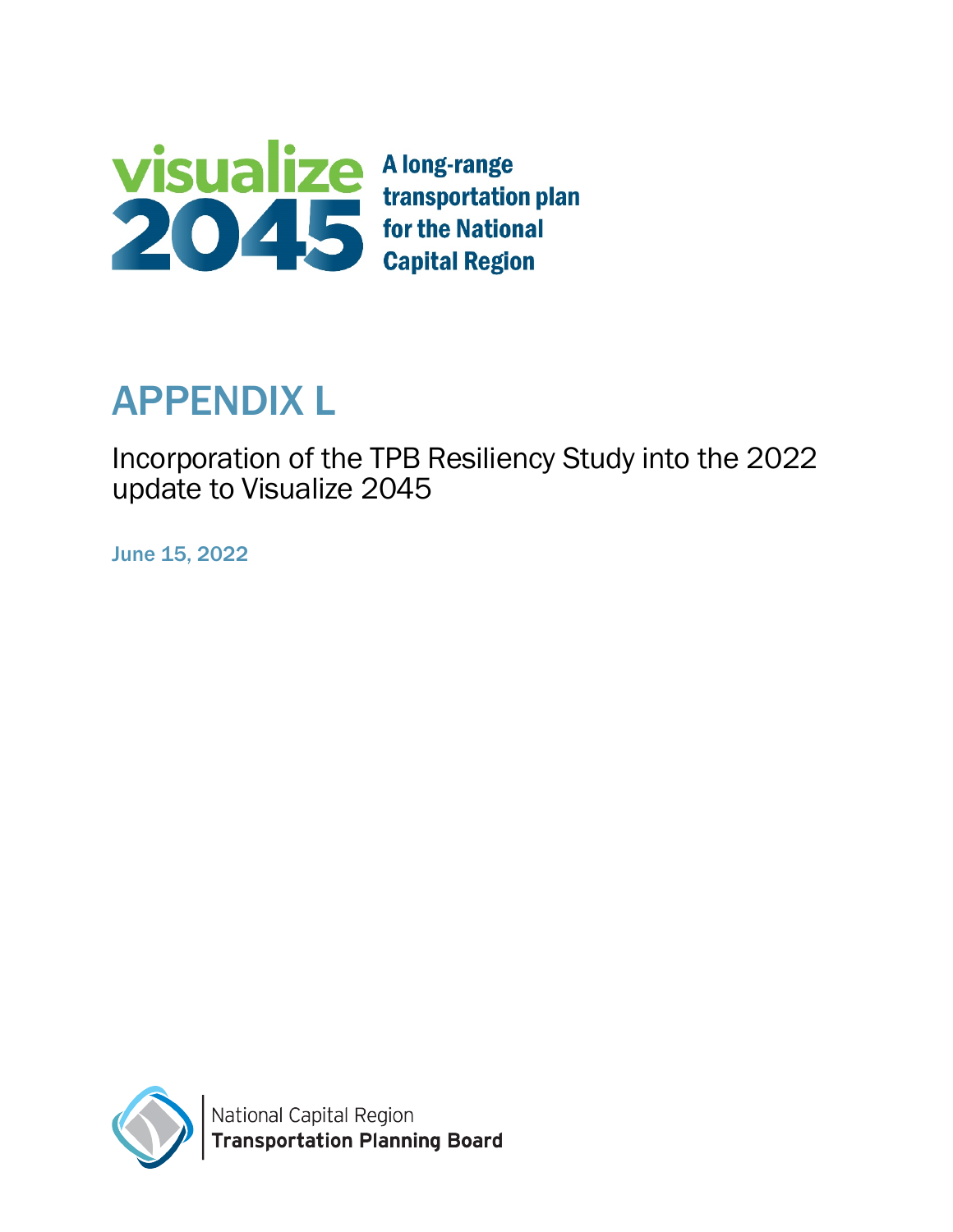

# RESILIENCY STUDY FOR THE VISUALIZE 2045 UPDATE (2022) LONG-RANGE TRANSPORTATION PLAN FOR THE NATIONAL CAPITAL REGION

June 15, 2022

#### ABOUT VISUALIZE 2045 & THE TPB

Visualize 2045 is the federally required long-range transportation plan for the National Capital Region. It identifies and analyzes all regionally significant transportation investments planned through 2045 to help decision makers and the public "visualize" the region's future.

Visualize 2045 is developed by the National Capital Region Transportation Planning Board (TPB), the federally designated metropolitan planning organization (MPO) for metropolitan Washington. It is responsible for developing and carrying out a continuing, cooperative, and comprehensive transportation planning process in the metropolitan area. Members of the TPB include representatives of the transportation agencies of the states of Maryland and Virginia and the District of Columbia, 24 local governments, the Washington Metropolitan Area Transit Authority, the Maryland and Virginia General Assemblies, and nonvoting members from the Metropolitan Washington Airports Authority and federal agencies. The TPB is staffed by the Department of Transportation Planning at the Metropolitan Washington Council of Governments (COG).

#### **CREDITS**

Editors: Andrew Meese, Director, Department of Transportation Planning (DTP), Systems Planning and Performance, Stacy Cook, Long-Range Transportation Plan Manager, DTP

Contributing Editors:

Leo Pineda, II, DTP

#### ACKNOWLEDGEMENTS

The TPB thanks the ICF team that provided consultant support to produce the TPB Resiliency Study.

#### ACCOMMODATIONS POLICY

Alternative formats of this document are available upon request. Visit [www.mwcog.org/accommodations](http://www.mwcog.org/accommodations) or call (202) 962-3300 or (202) 962-3213 (TDD).

#### TITLE VI NONDISCRIMINATION POLICY

The Metropolitan Washington Council of Governments (COG) operates its programs without regard to race, color, and national origin and fully complies with Title VI of the Civil Rights Act of 1964 and related statutes and regulations prohibiting discrimination in all programs and activities. For more information, to file a Title VI related complaint, or to obtain information in another language, visit www.mwcog.org/nondiscrimination or call (202) 962-3300.

El Consejo de Gobiernos del Área Metropolitana de Washington (COG) opera sus programas sin tener en cuenta la raza, el color, y el origen nacional y cumple con el Título VI de la Ley de Derechos Civiles de 1964 y los estatutos y reglamentos relacionados que prohíben la discriminación en todos los programas y actividades. Para más información, presentar una queja relacionada con el Título VI, u obtener información en otro idioma, visite www.mwcog.org/nondiscrimination o llame al (202) 962- 3300.

Copyright © 2022 by the Metropolitan Washington Council of Governments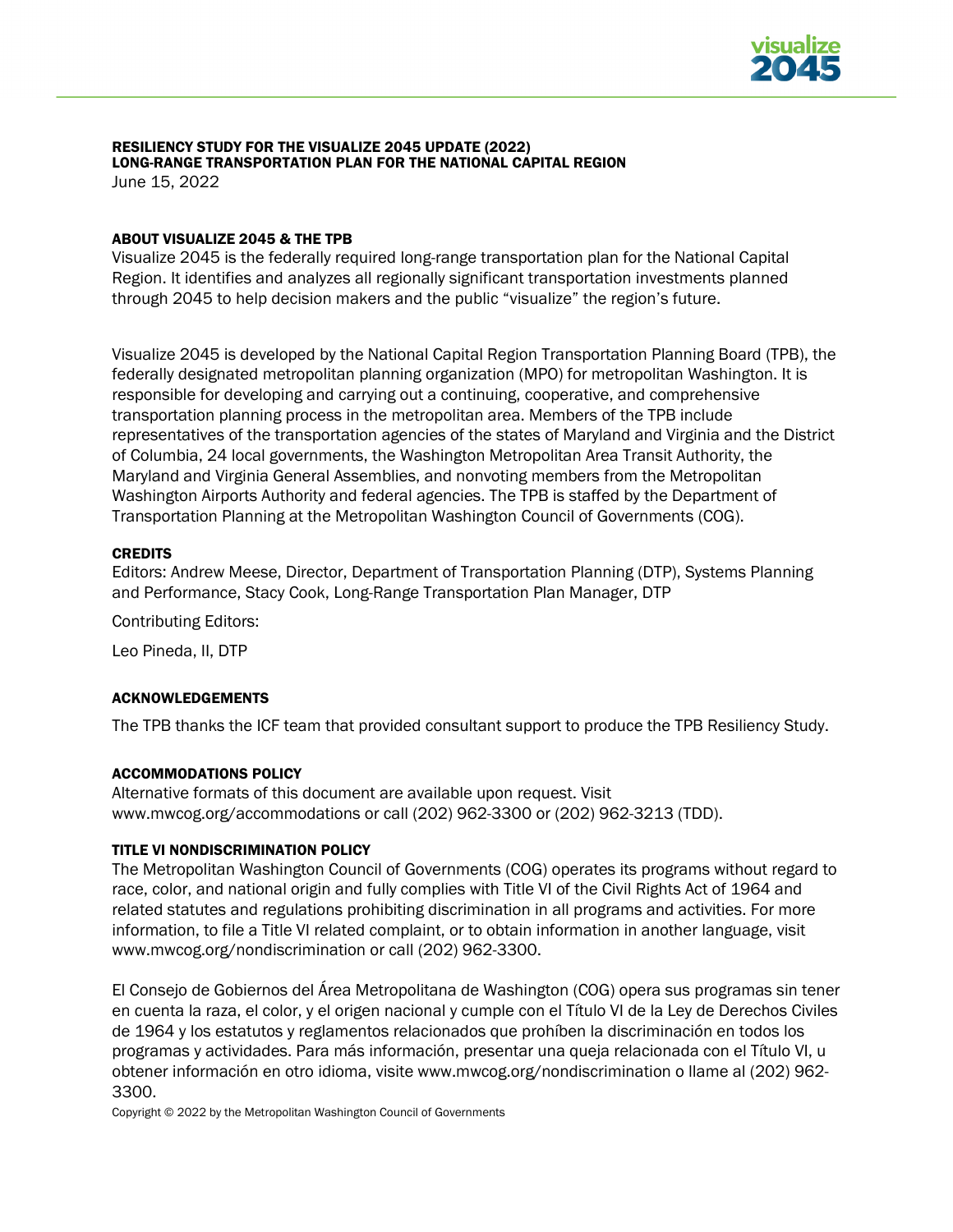

# INCORPORATION OF THE TPB RESILIENCY INTO THE 2022 UPDATE TO VISUALIZE 2045

The TPB completed the Resiliency Study in 2021.The TPB considers the study a component of the 2022 update to Visualize 2045. The findings of this study can inform future TPB policy priorities. The findings can also inform TPB member agency actions, some of which that could be reflected in a future constrained element of the plan, as locally developed, regionally significant, projects, programs, and policies that members fund.

This Appendix provides a summary of the study. To view the complete study, please visit:

- the Visualize 2045 website climate, resiliency and environmental health page:
- <https://visualize2045.org/future-factor/climate-resiliency-and-environmental-health/>
	- the study page: [https://www.mwcog.org/transportation/planning-areas/air-quality-and](https://www.mwcog.org/transportation/planning-areas/air-quality-and-environment/resiliency/)[environment/resiliency/](https://www.mwcog.org/transportation/planning-areas/air-quality-and-environment/resiliency/)
	- or access the full [TPB Resiliency White Paper](https://www.mwcog.org/assets/1/28/TPB_Resiliency_WhitePaper.pdf) or Memorandum [that documents the 2021](https://www.mwcog.org/assets/1/28/TPB_Resiliency_-_Memo1.pdf) [inventory](https://www.mwcog.org/assets/1/28/TPB_Resiliency_-_Memo1.pdf) of member resiliency planning actions directly [online.](https://www.mwcog.org/file.aspx?D=ME18fN7BtKa%2bllkfsZ%2fZu8OoK8gjhob6MSNFrkCX%2fqA%3d&A=6CyU6zHtH63RQpvcNZZ41HdQoblvCs3BvGGddc1Ldh0%3d)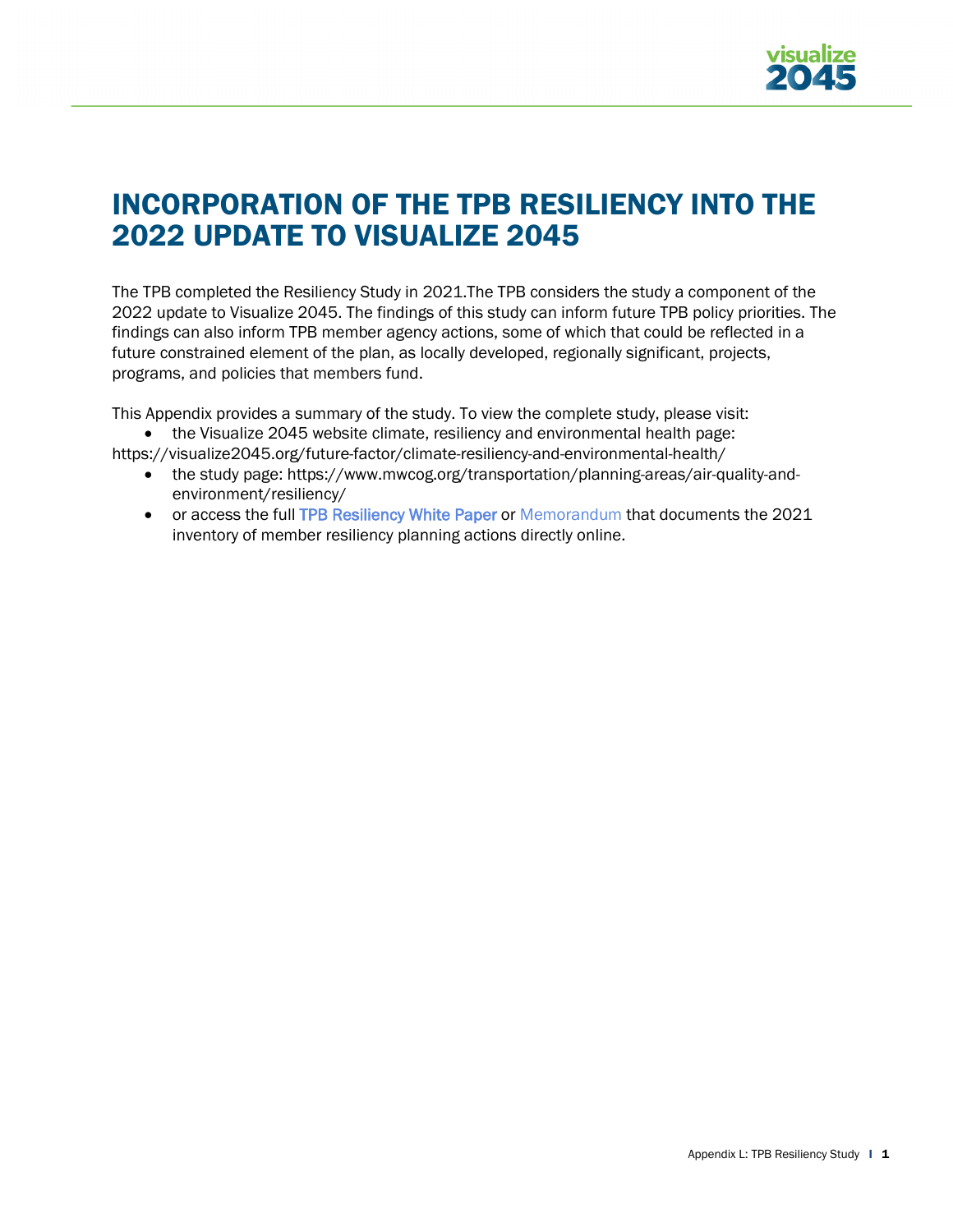

# SUMMARY OF THE TPB RESILIENCY STUDY (2021)

This appendix summarizes the TPB Resiliency Study and its completed products, including a memorandum and whitepaper, now available online on the [Visualize 2045](https://visualize2045.org/future-factor/climate-resiliency-and-environmental-health/) and [COG websites.](https://www.mwcog.org/transportation/planning-areas/air-quality-and-environment/air-quality-conformity/) This memorandum documents the purpose of the research, background on related planning efforts, the approach to TPB Technical Committee member outreach, the federal resiliency planning requirements for MPOs, and summarizes the tasks of this research project.

# **OVERVIEW**

The purpose of this study is to advance regional planning for one of the federal Planning Factors, transportation resiliency and reliability, which is also one of TPB's policy priorities.

The primary tasks, supported by a consultant team, included:

- conducting research to document planning and capital-programming activities that the TPB member agencies and select partners are undertaking to prepare for the transportation system to be resilient in the face of natural disasters;
- identifying primary vulnerabilities to natural hazards, strategies to address these, and opportunities for regional coordination on this topic; and
- identifying potential future resiliency planning opportunities consistent with the MPO role.

### BACKGROUND

As context to this effort, it should be noted that the TPB and COG are conducting or have conducted numerous efforts regarding climate change and resiliency. For the purposes of clarification, these efforts are noted below. This list is not comprehensive of all COG and TPB activities but is provided for the purpose of clarity. For more information about the studies listed here, please view the January 2021 memorandum that can be accessed online at:

[https://www.mwcog.org/file.aspx?&A=Uq856Jo%2f9rWyw9gxFjO9%2fHGe%2b8yQ3Jm7zbuAC0jQjB](https://www.mwcog.org/file.aspx?&A=Uq856Jo%2f9rWyw9gxFjO9%2fHGe%2b8yQ3Jm7zbuAC0jQjBM%3d) [M%3d](https://www.mwcog.org/file.aspx?&A=Uq856Jo%2f9rWyw9gxFjO9%2fHGe%2b8yQ3Jm7zbuAC0jQjBM%3d)

- In 2010, the TPB joined MWCOG's action to set greenhouse gas (GHG) reduction targets to mitigate the impact of climate change.
- Over the last decade the TPB completed two studies to evaluate strategies to address these targets, including the 2010 What Would It Take scenario analysis and the 2016 Multisector Working Group study that identified the various types of projects, programs and policies that have the greatest potential to reduce GHG in the transportation sector.
- In October 2020, the COG Board approved the 2030 Regional Climate and Energy Action Plan. TPB issued a resolution endorsing the climate goals in this plan.

In 2021 the TPB advanced the following two studies.

- TPB Climate Change Mitigation Study. staff plan to conduct additional climate planning work that would examine specific strategies to develop estimates of the levels of outcomes needed to help reduce the transportation sector's GHG emissions commensurate with the region's GHG reduction goals for 2030. (Please see link above for more information)
- TPB Resiliency Study, described in this memorandum.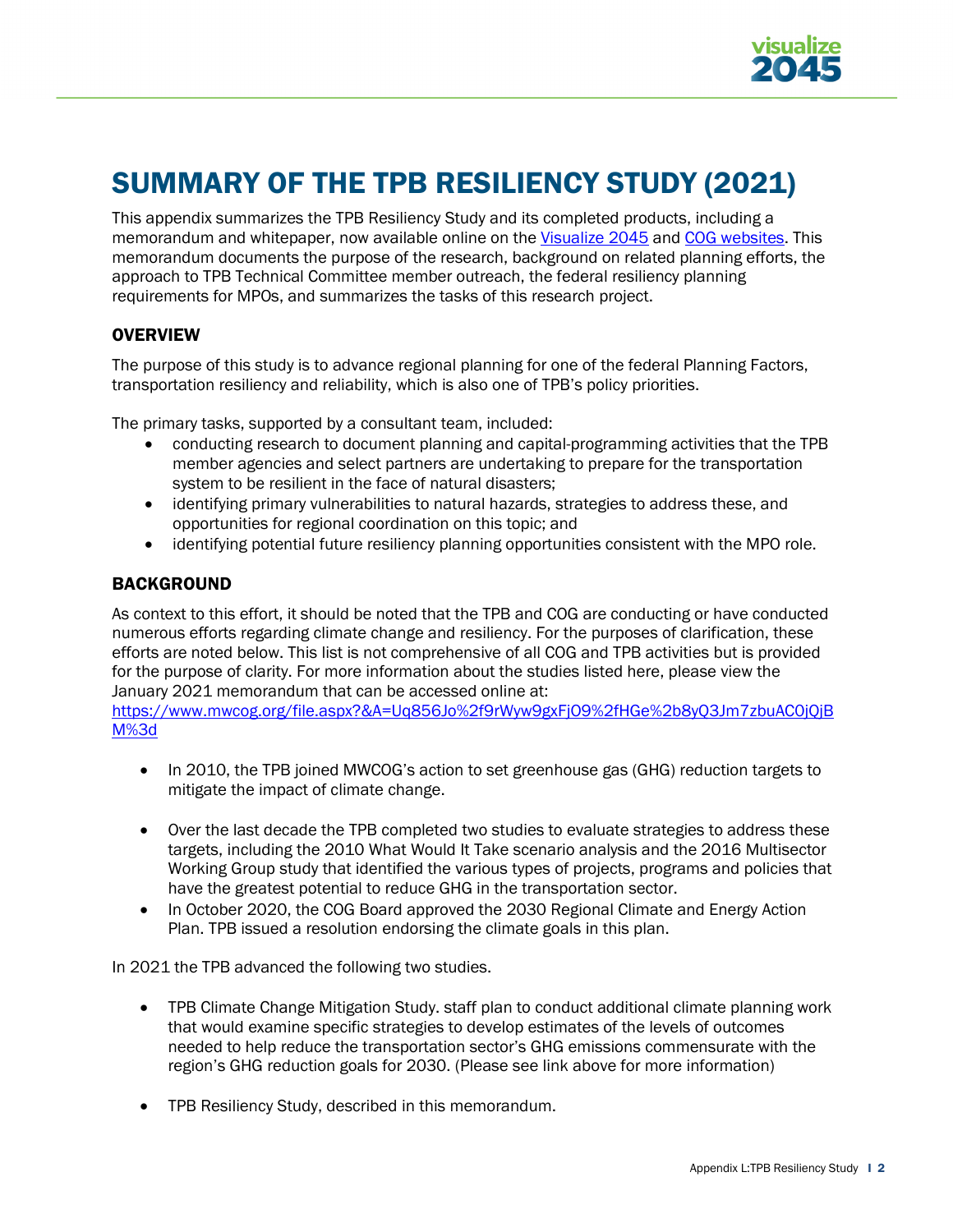

# OUTREACH TO MEMBERS

The TPB staff reached out to TPB Technical Committee members, primarily at the state and county level for this study to gather information about transportation resiliency planning activities. This information was collected through the completion of a research framework template and a series of virtual meetings. This input is summarized in the memorandum posted online and specific examples of activities are discussed in the whitepaper.

# FEDERAL REQUIREMENTS

Fixing America's Surface Transportation (FAST) Act Transportation Planning Rule (May 2016) added:

- Metropolitan Transportation Plan must assess capital investment and other strategies that reduce the vulnerability of existing transportation infrastructure to natural disasters (23 CFR450.324(f)(7)).
- MPOs recommended to consult with agencies and officials responsible for natural disaster risk reduction when developing Plan and TIP (23 CFR 450.316(b)).
- New planning factor on improving the resiliency and reliability of transportation system (23 CFR 450.206(a) and 23 CFR450.306(b)), which is:
	- $\circ$  Improve the resiliency and reliability of the transportation system and reduce or mitigate stormwater impacts of surface transportation

Meaning of 'resilience' for the purpose of this research: As defined by the Federal Highway Administration; resilience is 'the ability to anticipate, prepare for, and adapt to changing conditions and withstand, respond to, and recover rapidly from disruptions'. [1](#page-4-0)

# PRIMARY STUDY TASKS

#### Develop a framework for documenting information

Develop a framework for documenting information about resiliency planning in the TPB planning region. This research focused on adaptation planning for natural disaster/extreme weather resiliency and stormwater mitigation activities.

The consultant collected information for each of the following TPB member transportation agencies:

• Virginia: OIPI, DRPT, VDOT

• WMATA

• DC: DDOT, DCOP

- VRE
- MDOT including its transportation business units, MDOT MTA (MARC), MDTA and MDOT SHA.
- NPS
- NCPC

Selected local jurisdictions transportation departments:

• Arlington County, VA

• City of Alexandria, VA

<span id="page-4-0"></span><sup>1</sup> [PowerPoint Presentation \(trb-adc60.org\)](https://trb-adc60.org/wp-content/uploads/2019/02/FHWA-Resilience-Programs-Policies-Projects_Holsinger.pdf)